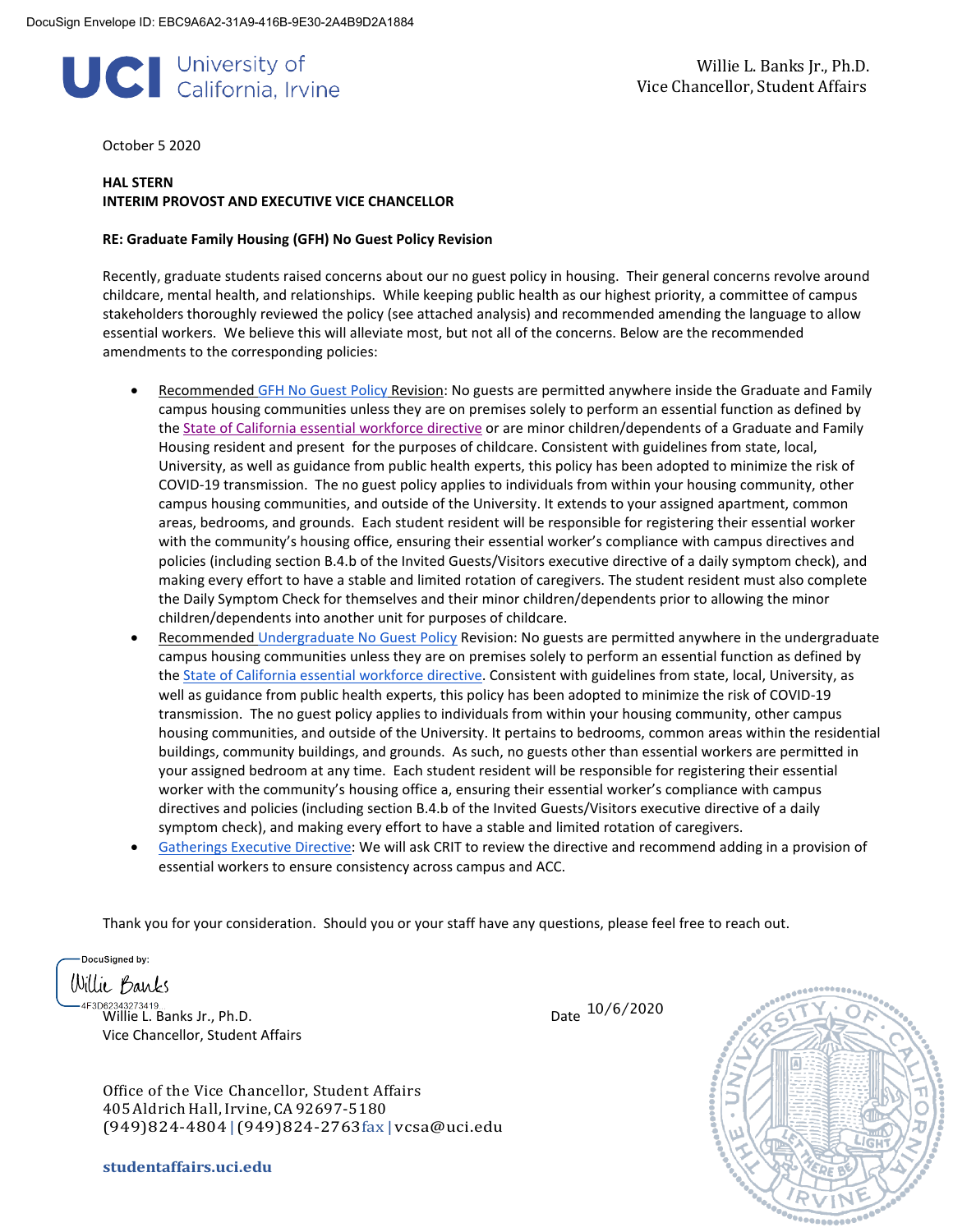Approval of recommended changes to the GFH No Guest Policy

-DocuSigned by:

ttal S. Stern —22E1112F7E8A469...<br>Hal Stern, Interim Provost, Executive Vice Chancellor

Date 10/6/2020

#### ATTACHMENT

CC: Vice Provost and Dean of Graduate Division Hayes Interim Associate Provost and EVC Leinen Chief Campus Counsel Gunn Eaton Associate Vice Chancellor Kikuchi Executive Director Trevan Director Quinan

Office of the Vice Chancellor, Student Affairs 405AldrichHall,Irvine, CA92697-5180 (949)824-4804|(949)824-2763fax | [vcsa@uci.edu](mailto:vcsa@uci.edu)

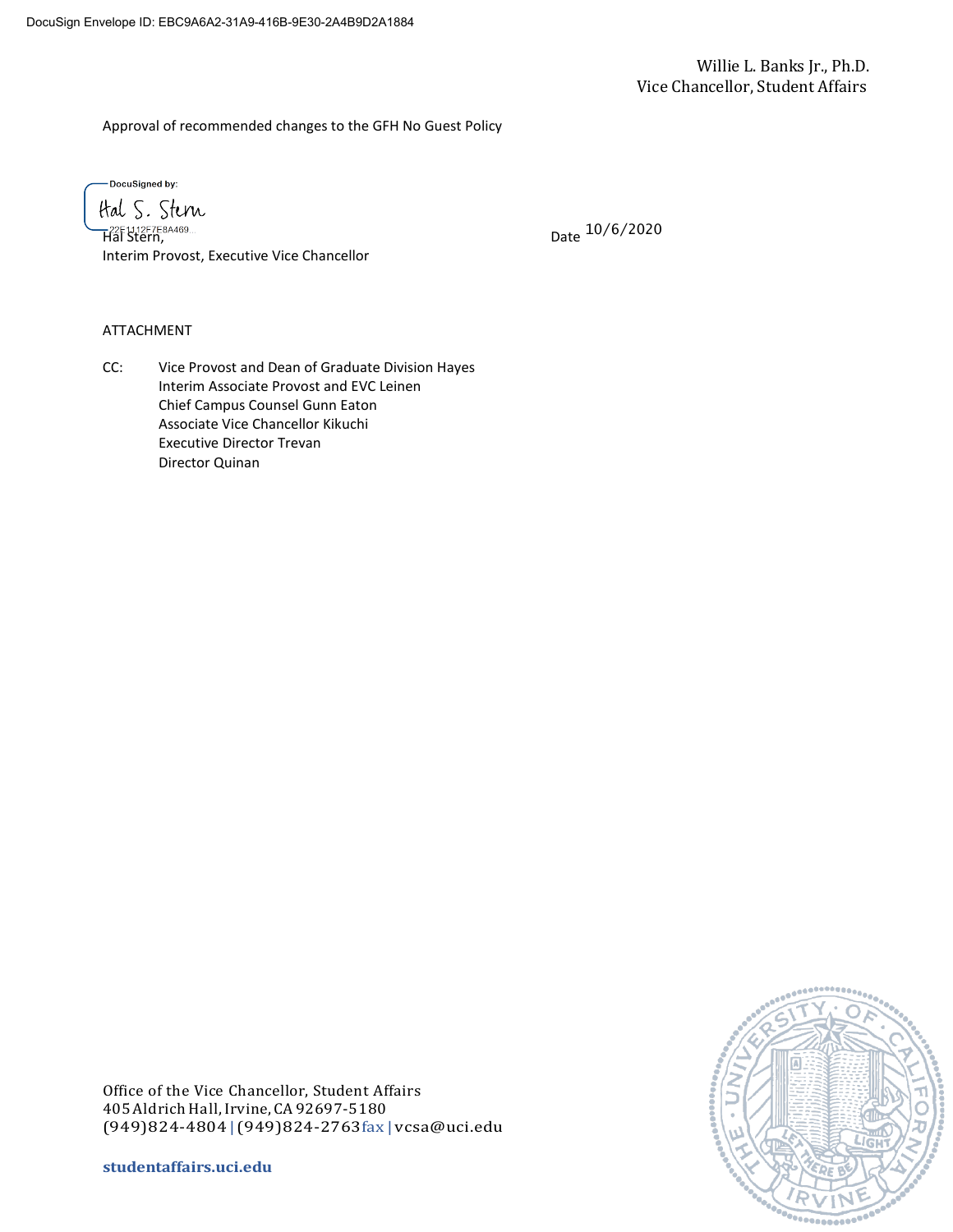### **Graduate Family Housing No Guest Policy Review**

September 23, 2020

#### **Background:**

In response to concerns about the pandemic, Student Housing implemented a Graduate Family Housing (GFH) no guest policy during summer 2020. One of the objectives was to give new and current residents confidence in the safety measures in housing. Some new/existing residents supported the no guest policy because it is comforting and reassuring.

Shortly after communications were sent to students about campus COVID19 policies in mid-September, some concerns surfaced about the restrictive nature of the no guest policy. It is unknown how many complaints were made since GFH students reached out to the Graduate Division. Graduate Division has shared the concerns with the existing policy and they generally fall in the following categories:

- Childcare: students with dependents are unable to use alternative childcare, such as using a family member (not in the household), friends, other residents, or nannies.
- Mental Health: students, especially under-represented minorities, are unable to seek comfort from each other and to come together to do everyday activities (such as cooking and eating).
- Relationships: students who form new connections are unable to be with their partners in their own apartment (even with roommate consent).

### **Current and applicable policies and guidance:**

- [GFH Policy Language](https://www.housing.uci.edu/docs/policies/GFHPolicies.pdf) (Page 8): No guests are permitted. This includes visiting residents from within your own community and from any other community. To reduce the risk of COVID-19 transmission in accordance with state, local and University guidelines in addition to guidance from public health experts, guests are not permitted on Student Housing property which includes within your assigned apartment, common areas, bedrooms, and grounds.
- Executive Directive [Invited Guests/Visitors:](https://uci.edu/coronavirus/executive-directives/uci20-executivedirective-visitors-final-secure.pdf) Currently does not apply to residents in UCI Student Housing locations
- [Executive Directive -](https://uci.edu/coronavirus/executive-directives/UCI20_ExecutiveDirective_Gatherings07-21-20-final.pdf) Gatherings: Currently applies to all gatherings, events, and meetings involving two (2) or more individuals on UCI controlled property, including student housing areas.
- [California Guidance for Institutions of Higher Education](https://files.covid19.ca.gov/pdf/guidance-higher-education--en.pdf) (Page 13): Every effort should be made to decrease risk by restricting building access by non-residents, including outside guests, non-residential staff, and others. These restrictions may not apply to some people, such as personal care attendants for students with disabilities.
- [CDC Considerations for Owners and Operators of Multifamily Housing:](https://www.cdc.gov/coronavirus/2019-ncov/community/multifamily-housing.html)
	- o Residents should be encouraged to limit visitors to persons essential to maintaining their health, wellbeing, and safety.
	- o Visitors should avoid entering the building or community, including common areas and residences, unless their presence is essential to preserving the health, including mental health, well-being, and safety of residents

**University Hills**: Graduate students often compare themselves to faculty and would like to have the freedom that faculty have in University Hills. However, GFH and University Hills are not the same due to:

- University Hills is governed by the Irvine Campus Housing Association (ICHA);
- University policies (such as the [Smoking Policy\)](https://www.policies.uci.edu/policies/pols/903-14.php) an[d executive directives](https://uci.edu/coronavirus/executive-directives/index.php) are not applicable to University Hills because it is not UCI controlled property;
- Student housing on UC land is owned and operated by the University, or UC has a strong contractual relationship with the operators;
- Students generally do not live in University Hills; and
- Students live in student housing because of their status as a student.

Office of the Vice Chancellor, Student Affairs 405AldrichHall,Irvine, CA92697-5180 (949)824-4804|(949)824-2763fax | [vcsa@uci.edu](mailto:vcsa@uci.edu)

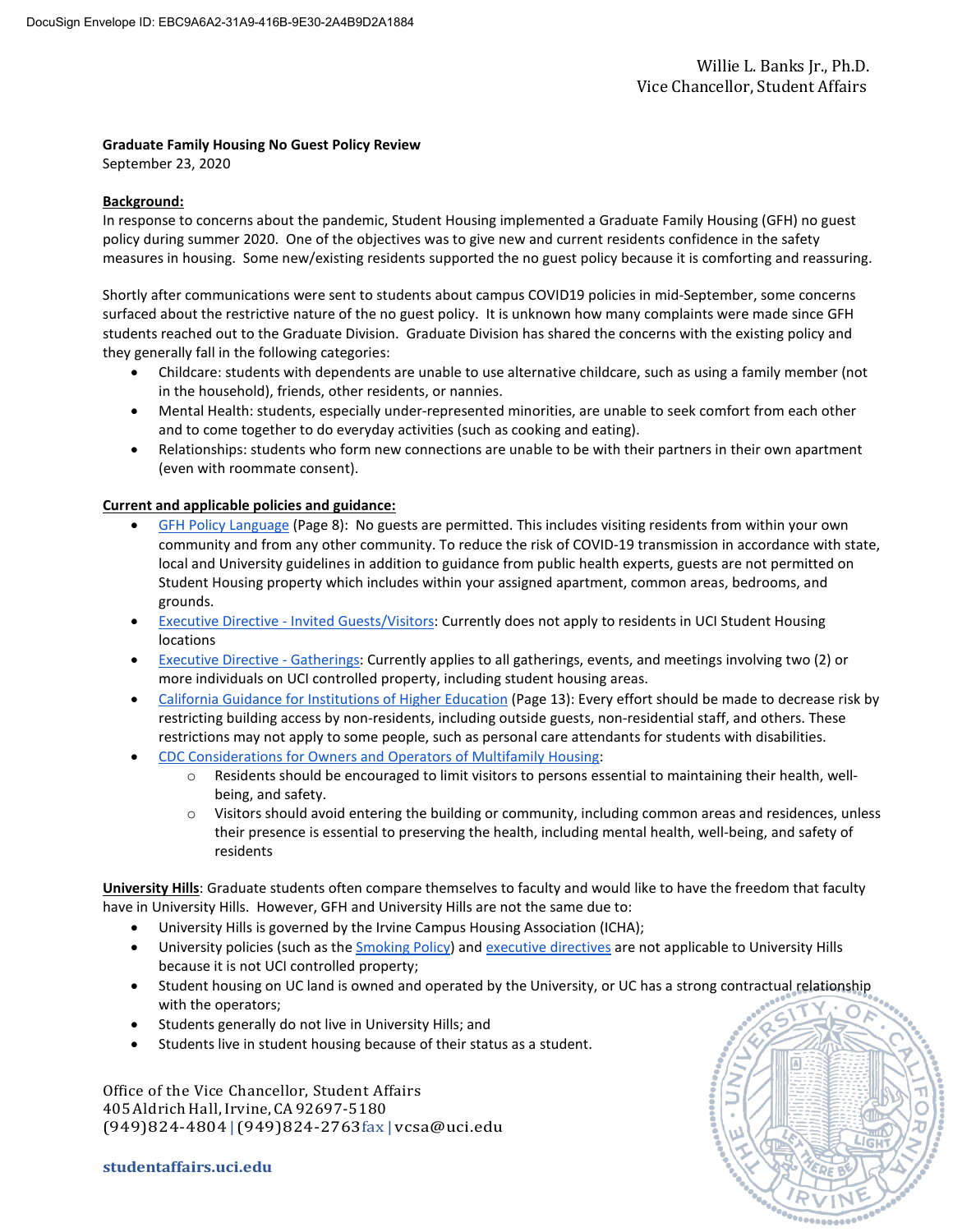## **Options:**

Action 1: Maintain existing no guest policy

- Pros
	- $\circ$  Consistent with all student housing properties (Undergraduate, Graduate and ACC);
	- o Consistent with other UC Campuses;
	- o The safest approach from a public health perspective; and
	- $\circ$  Many new/existing residents support the no guest policy (they find it comforting and reassuring).
- Cons
	- o Does not address concerns raised by families and graduate students; and
	- o Restrictive, does not allow guests on housing grounds nor does it address essential visitors.

Action 2: Stay the course and revisit in Late October

- Pros
	- o Allows the university to evaluate current policies based on first few weeks of instruction and COVID19 positivity rates; and
	- $\circ$  Gives us an opportunity to gauge how many and how critical the needs are.
- Cons
	- $\circ$  Does not immediately address concerns raised by families and graduate students; and
	- o Restrictive, does not allow guests on housing grounds nor does it address essential visitors.

Action 3: Update policy to include essential workers as defined by [California's Essential Workforce](https://files.covid19.ca.gov/pdf/EssentialCriticalInfrastructureWorkers.pdf) to perform essential function that could not otherwise be done remotely

- Pros
	- o Addresses childcare concern; and
	- o Consistent with CDC guidelines.
- Cons
	- o Potential increase in the exposure to the virus; and
	- o Might not be consistent with the state's guidance for Institutions for Higher Education.
- Possible policy revisions: GFH Policy, ACC Policy, Gathering Executive Directive.

Action 4: Update GFH policy to allow guests on the grounds within certain hours and conform to [Gathering's Executive](https://uci.edu/coronavirus/executive-directives/UCI20_ExecutiveDirective_Gatherings07-21-20-final.pdf)  [Directive](https://uci.edu/coronavirus/executive-directives/UCI20_ExecutiveDirective_Gatherings07-21-20-final.pdf) (A.4.) up to state guidelines.

- Pros
	- o May address mental health concerns; and
	- o Allows guests to have outside gatherings withi[n Gatherings Executive Directive.](https://uci.edu/coronavirus/executive-directives/UCI20_ExecutiveDirective_Gatherings07-21-20-final.pdf)
- Cons
	- o Potential more exposure to the virus and against guidance of CA and CDC;
	- o Would conflict with the undergraduate policy (particularly ACC);
	- o We have graduates in ACC and could get confusing;
	- o May not work for night and or winter months;
	- o Potential to have large gatherings in the communities; and
	- o May not be kept entirely outdoors, should attendees need restroom access.
	- Possible policy revisions: GFH Policy, ACC Policy, and UG Housing Policy.

### **Other actions that was discussed, but are not recommended:**

Other 1: Create an Exception Process

- Pros
	- o Addresses relationship and mental health concerns.
- Cons
	- o Creates an additional administrative workload;

Office of the Vice Chancellor, Student Affairs 405AldrichHall,Irvine, CA92697-5180 (949)824-4804|(949)824-2763fax | [vcsa@uci.edu](mailto:vcsa@uci.edu)